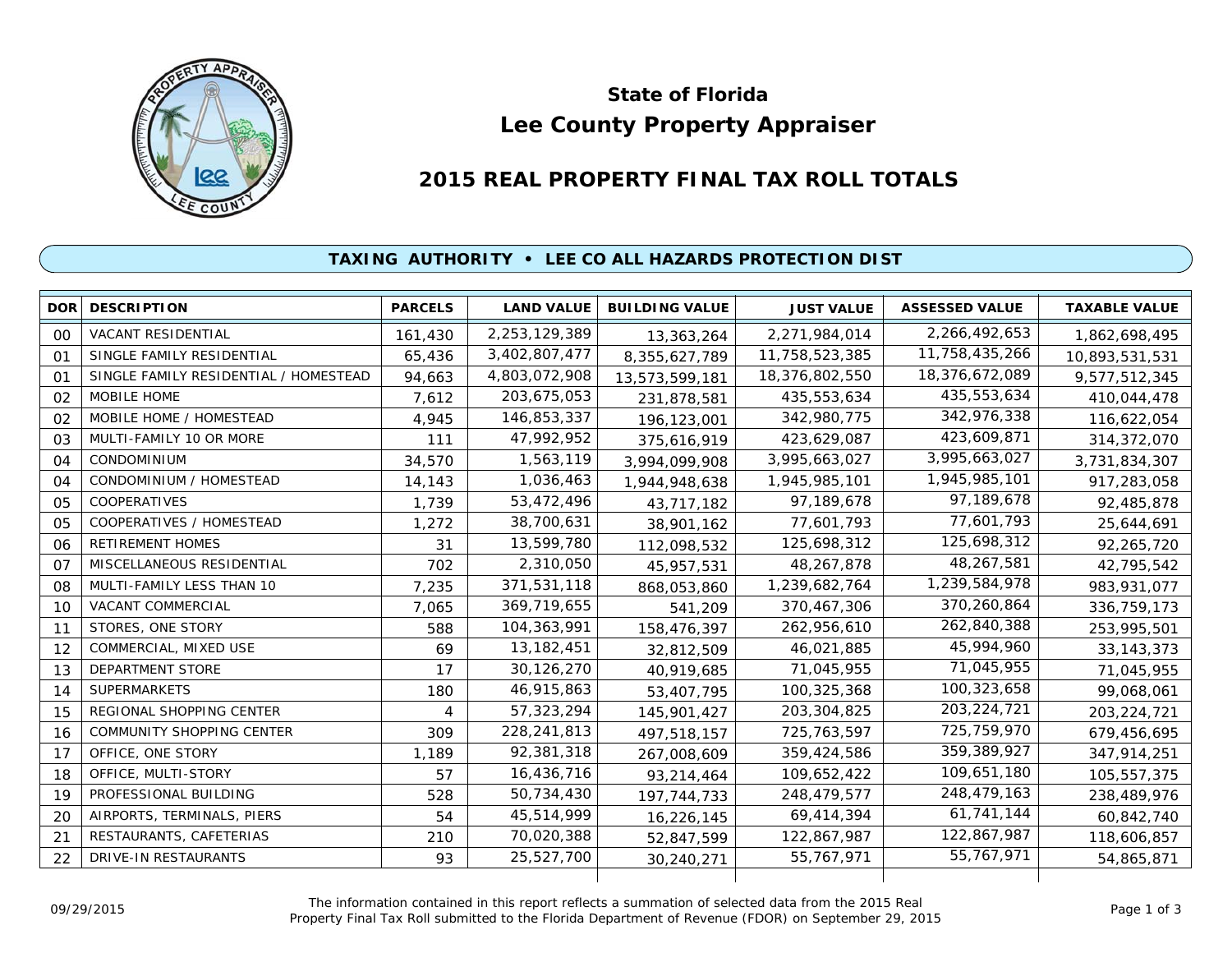### **TAXING AUTHORITY • LEE CO ALL HAZARDS PROTECTION DIST**

| 121,667,723<br>41,690,191<br>FINANCIAL INSTITUTIONS<br>121,667,723<br>23<br>141<br>120, 193, 386<br>79,977,532<br>4,489,630<br>285,708<br>4,489,630<br>INSURANCE COMPANY OFFICES<br>31<br>24<br>4,203,922<br>4,303,066<br>448,360<br>2,137,105<br>2,137,105<br>REPAIR SERVICE SHOPS<br>25<br>15<br>1,688,745<br>2,031,887<br>14,712,806<br>7,394,425<br>SERVICE STATIONS<br>14,712,806<br>26<br>48<br>14,564,860<br>7,318,381<br>161,416,712<br>AUTO SALES, REPAIR, ETC<br>71,448,836<br>333<br>161,837,871<br>27<br>157,529,426<br>89,967,876<br>428,235,855<br>PARKING LOTS, MH PARKS, ETC<br>307, 129, 959<br>428,285,124<br>28<br>114<br>425, 117, 914<br>121,105,896<br>76,488<br>60,368<br>WHOLESALE, PRODUCE, MFG<br>76,488<br>29<br>$\mathbf{1}$<br>76,488<br>16,120<br>655,689<br>469,841<br>FLORISTS, GREENHOUSES<br>655,689<br>655,689<br>30<br>4<br>185,848<br>677,963<br>567,702<br>677,963<br>DRIVE-IN THEATER, OPEN STADIUM<br>$\mathbf{1}$<br>677,963<br>31<br>110,261<br>16,957,488<br>4,664,200<br>16,957,488<br>32<br>ENCLOSED THEATER/AUDITORIUM<br>33<br>10,505,101<br>12,293,288<br>6,668,882<br>2,481,605<br>6,668,882<br>33<br>NIGHT CLUBS, LOUNGES, BARS<br>24<br>6,455,252<br>4, 187, 277<br>8,456,113<br>2,508,974<br>BOWLING ALLEYS, RINKS, ARENAS<br>8,456,113<br>34<br>12<br>5,947,139<br>8,450,468<br>11,372,791<br>5,340,924<br>TOURIST ATTRACTIONS<br>11,372,791<br>35<br>8<br>6,031,867<br>10,342,073<br>67,897,182<br>41,059,115<br>GOLF COURSE, DRIVING RANGE<br>68,193,759<br>38<br>69<br>26,838,067<br>67,462,996<br>409, 304, 415<br>76,107,382<br>HOTELS, MOTELS<br>95<br>409,422,401<br>39<br>333, 197, 033<br>318,064,281<br>64,550,221<br>64,071,528<br>VACANT INDUSTRIAL<br>415<br>64,594,267<br>40<br>478,693<br>62,604,153<br>72,201,161<br>LIGHT MANUFACTURING<br>125<br>23,945,503<br>72,260,006<br>41<br>70,739,594<br>48,255,658<br>2,492,352<br><b>HEAVY INDUSTRIAL</b><br>3<br>1,324,460<br>2,492,352<br>42<br>2,443,835<br>1,167,892<br>5,658,694<br>1,490,331<br>LUMBER YARDS, SAWMILLS<br>$\overline{2}$<br>5,658,694<br>5,565,975<br>43<br>4, 168, 363<br>5,805,028<br>PACKING PLANTS<br>4,565,343<br>5,983,439<br>44<br>4<br>5,805,028<br>1,239,685<br>1,776,616<br>0<br>CANNERY, BREWERY, WINERY<br>1,776,616<br>17<br>1,625,064<br>45<br>1,776,616<br>88,320<br>O<br>OTHER FOOD PROCESSING<br>88,320<br>59,997<br>46<br>$\mathbf{1}$<br>88,320<br>4,485,962<br>MINERAL PROCESSING<br>8<br>3,422,122<br>4,485,962<br>47<br>1,063,840<br>4,337,142<br>632,041,558<br>161,638,775<br>632,727,620<br>WAREHOUSING, DISTRIBUTION TERMINALS<br>1,894<br>601,999,524<br>48<br>470,402,783<br>5,422,860<br><b>OPEN STORAGE</b><br>3,662,104<br>5,422,860<br>49<br>18<br>5,414,063<br>1,760,756<br>10,018,825<br>4,877,020<br>54,975,151<br>51<br><b>CROPLAND CLASS I</b><br>83<br>9,198,861<br>5,141,805<br>150,998<br>CROPLAND CLASS II<br>150,998<br>3,313,700<br>52<br>$\mathbf{1}$<br>150,998<br>0<br>2,570,056<br>CROPLAND CLASS III<br>1,390,527<br>23,723,859<br>53<br>32<br>2,073,750<br>1,179,529<br>2,309,437<br>1,941,867<br>TIMBERLAND INDEX 90+<br>15,079,079<br>54<br>50<br>2,058,494<br>367,570<br>53,039,890<br>13,686,768<br><b>GRAZING LAND CLASS I</b><br>156,249,247<br>497<br>35,976,621<br>60<br>39, 353, 122<br>47,530,146<br><b>GRAZING LAND CLASS II</b><br>14,217,876<br>178,245,213<br>648<br>61<br>33,312,270<br>28,346,032<br>11,080,428<br><b>GRAZING LAND CLASS III</b><br>4,124,049<br>68,460,796<br>239<br>62<br>7,575,324<br>6,956,379<br>4, 182, 105<br><b>GRAZING LAND CLASS IV</b><br>1,009,939<br>18,795,976<br>65<br>63<br>2,805,444<br>3,172,166<br>3,605,670<br>1,617,110<br><b>GRAZING LAND CLASS V</b><br>54, 117, 661<br>93<br>64<br>1,988,560<br>2,860,200<br>213,927<br>130,070<br><b>GRAZING LAND CLASS VI</b><br>4,322,752<br>65<br>15<br>141,924<br>83,857 | <b>DOR</b> | <b>DESCRIPTION</b> | <b>PARCELS</b> | <b>LAND VALUE</b> | <b>BUILDING VALUE</b> | <b>JUST VALUE</b> | <b>ASSESSED VALUE</b> | <b>TAXABLE VALUE</b> |
|---------------------------------------------------------------------------------------------------------------------------------------------------------------------------------------------------------------------------------------------------------------------------------------------------------------------------------------------------------------------------------------------------------------------------------------------------------------------------------------------------------------------------------------------------------------------------------------------------------------------------------------------------------------------------------------------------------------------------------------------------------------------------------------------------------------------------------------------------------------------------------------------------------------------------------------------------------------------------------------------------------------------------------------------------------------------------------------------------------------------------------------------------------------------------------------------------------------------------------------------------------------------------------------------------------------------------------------------------------------------------------------------------------------------------------------------------------------------------------------------------------------------------------------------------------------------------------------------------------------------------------------------------------------------------------------------------------------------------------------------------------------------------------------------------------------------------------------------------------------------------------------------------------------------------------------------------------------------------------------------------------------------------------------------------------------------------------------------------------------------------------------------------------------------------------------------------------------------------------------------------------------------------------------------------------------------------------------------------------------------------------------------------------------------------------------------------------------------------------------------------------------------------------------------------------------------------------------------------------------------------------------------------------------------------------------------------------------------------------------------------------------------------------------------------------------------------------------------------------------------------------------------------------------------------------------------------------------------------------------------------------------------------------------------------------------------------------------------------------------------------------------------------------------------------------------------------------------------------------------------------------------------------------------------------------------------------------------------------------------------------------------------------------------------------------------------------------------------------------------------------------------------------------------------------------------------------------------------------------------------------------------------------------------------------------------------------------------------------------------------------------------------------------------------------------------------------------------------------------------|------------|--------------------|----------------|-------------------|-----------------------|-------------------|-----------------------|----------------------|
|                                                                                                                                                                                                                                                                                                                                                                                                                                                                                                                                                                                                                                                                                                                                                                                                                                                                                                                                                                                                                                                                                                                                                                                                                                                                                                                                                                                                                                                                                                                                                                                                                                                                                                                                                                                                                                                                                                                                                                                                                                                                                                                                                                                                                                                                                                                                                                                                                                                                                                                                                                                                                                                                                                                                                                                                                                                                                                                                                                                                                                                                                                                                                                                                                                                                                                                                                                                                                                                                                                                                                                                                                                                                                                                                                                                                                                                               |            |                    |                |                   |                       |                   |                       |                      |
|                                                                                                                                                                                                                                                                                                                                                                                                                                                                                                                                                                                                                                                                                                                                                                                                                                                                                                                                                                                                                                                                                                                                                                                                                                                                                                                                                                                                                                                                                                                                                                                                                                                                                                                                                                                                                                                                                                                                                                                                                                                                                                                                                                                                                                                                                                                                                                                                                                                                                                                                                                                                                                                                                                                                                                                                                                                                                                                                                                                                                                                                                                                                                                                                                                                                                                                                                                                                                                                                                                                                                                                                                                                                                                                                                                                                                                                               |            |                    |                |                   |                       |                   |                       |                      |
|                                                                                                                                                                                                                                                                                                                                                                                                                                                                                                                                                                                                                                                                                                                                                                                                                                                                                                                                                                                                                                                                                                                                                                                                                                                                                                                                                                                                                                                                                                                                                                                                                                                                                                                                                                                                                                                                                                                                                                                                                                                                                                                                                                                                                                                                                                                                                                                                                                                                                                                                                                                                                                                                                                                                                                                                                                                                                                                                                                                                                                                                                                                                                                                                                                                                                                                                                                                                                                                                                                                                                                                                                                                                                                                                                                                                                                                               |            |                    |                |                   |                       |                   |                       |                      |
|                                                                                                                                                                                                                                                                                                                                                                                                                                                                                                                                                                                                                                                                                                                                                                                                                                                                                                                                                                                                                                                                                                                                                                                                                                                                                                                                                                                                                                                                                                                                                                                                                                                                                                                                                                                                                                                                                                                                                                                                                                                                                                                                                                                                                                                                                                                                                                                                                                                                                                                                                                                                                                                                                                                                                                                                                                                                                                                                                                                                                                                                                                                                                                                                                                                                                                                                                                                                                                                                                                                                                                                                                                                                                                                                                                                                                                                               |            |                    |                |                   |                       |                   |                       |                      |
|                                                                                                                                                                                                                                                                                                                                                                                                                                                                                                                                                                                                                                                                                                                                                                                                                                                                                                                                                                                                                                                                                                                                                                                                                                                                                                                                                                                                                                                                                                                                                                                                                                                                                                                                                                                                                                                                                                                                                                                                                                                                                                                                                                                                                                                                                                                                                                                                                                                                                                                                                                                                                                                                                                                                                                                                                                                                                                                                                                                                                                                                                                                                                                                                                                                                                                                                                                                                                                                                                                                                                                                                                                                                                                                                                                                                                                                               |            |                    |                |                   |                       |                   |                       |                      |
|                                                                                                                                                                                                                                                                                                                                                                                                                                                                                                                                                                                                                                                                                                                                                                                                                                                                                                                                                                                                                                                                                                                                                                                                                                                                                                                                                                                                                                                                                                                                                                                                                                                                                                                                                                                                                                                                                                                                                                                                                                                                                                                                                                                                                                                                                                                                                                                                                                                                                                                                                                                                                                                                                                                                                                                                                                                                                                                                                                                                                                                                                                                                                                                                                                                                                                                                                                                                                                                                                                                                                                                                                                                                                                                                                                                                                                                               |            |                    |                |                   |                       |                   |                       |                      |
|                                                                                                                                                                                                                                                                                                                                                                                                                                                                                                                                                                                                                                                                                                                                                                                                                                                                                                                                                                                                                                                                                                                                                                                                                                                                                                                                                                                                                                                                                                                                                                                                                                                                                                                                                                                                                                                                                                                                                                                                                                                                                                                                                                                                                                                                                                                                                                                                                                                                                                                                                                                                                                                                                                                                                                                                                                                                                                                                                                                                                                                                                                                                                                                                                                                                                                                                                                                                                                                                                                                                                                                                                                                                                                                                                                                                                                                               |            |                    |                |                   |                       |                   |                       |                      |
|                                                                                                                                                                                                                                                                                                                                                                                                                                                                                                                                                                                                                                                                                                                                                                                                                                                                                                                                                                                                                                                                                                                                                                                                                                                                                                                                                                                                                                                                                                                                                                                                                                                                                                                                                                                                                                                                                                                                                                                                                                                                                                                                                                                                                                                                                                                                                                                                                                                                                                                                                                                                                                                                                                                                                                                                                                                                                                                                                                                                                                                                                                                                                                                                                                                                                                                                                                                                                                                                                                                                                                                                                                                                                                                                                                                                                                                               |            |                    |                |                   |                       |                   |                       |                      |
|                                                                                                                                                                                                                                                                                                                                                                                                                                                                                                                                                                                                                                                                                                                                                                                                                                                                                                                                                                                                                                                                                                                                                                                                                                                                                                                                                                                                                                                                                                                                                                                                                                                                                                                                                                                                                                                                                                                                                                                                                                                                                                                                                                                                                                                                                                                                                                                                                                                                                                                                                                                                                                                                                                                                                                                                                                                                                                                                                                                                                                                                                                                                                                                                                                                                                                                                                                                                                                                                                                                                                                                                                                                                                                                                                                                                                                                               |            |                    |                |                   |                       |                   |                       |                      |
|                                                                                                                                                                                                                                                                                                                                                                                                                                                                                                                                                                                                                                                                                                                                                                                                                                                                                                                                                                                                                                                                                                                                                                                                                                                                                                                                                                                                                                                                                                                                                                                                                                                                                                                                                                                                                                                                                                                                                                                                                                                                                                                                                                                                                                                                                                                                                                                                                                                                                                                                                                                                                                                                                                                                                                                                                                                                                                                                                                                                                                                                                                                                                                                                                                                                                                                                                                                                                                                                                                                                                                                                                                                                                                                                                                                                                                                               |            |                    |                |                   |                       |                   |                       |                      |
|                                                                                                                                                                                                                                                                                                                                                                                                                                                                                                                                                                                                                                                                                                                                                                                                                                                                                                                                                                                                                                                                                                                                                                                                                                                                                                                                                                                                                                                                                                                                                                                                                                                                                                                                                                                                                                                                                                                                                                                                                                                                                                                                                                                                                                                                                                                                                                                                                                                                                                                                                                                                                                                                                                                                                                                                                                                                                                                                                                                                                                                                                                                                                                                                                                                                                                                                                                                                                                                                                                                                                                                                                                                                                                                                                                                                                                                               |            |                    |                |                   |                       |                   |                       |                      |
|                                                                                                                                                                                                                                                                                                                                                                                                                                                                                                                                                                                                                                                                                                                                                                                                                                                                                                                                                                                                                                                                                                                                                                                                                                                                                                                                                                                                                                                                                                                                                                                                                                                                                                                                                                                                                                                                                                                                                                                                                                                                                                                                                                                                                                                                                                                                                                                                                                                                                                                                                                                                                                                                                                                                                                                                                                                                                                                                                                                                                                                                                                                                                                                                                                                                                                                                                                                                                                                                                                                                                                                                                                                                                                                                                                                                                                                               |            |                    |                |                   |                       |                   |                       |                      |
|                                                                                                                                                                                                                                                                                                                                                                                                                                                                                                                                                                                                                                                                                                                                                                                                                                                                                                                                                                                                                                                                                                                                                                                                                                                                                                                                                                                                                                                                                                                                                                                                                                                                                                                                                                                                                                                                                                                                                                                                                                                                                                                                                                                                                                                                                                                                                                                                                                                                                                                                                                                                                                                                                                                                                                                                                                                                                                                                                                                                                                                                                                                                                                                                                                                                                                                                                                                                                                                                                                                                                                                                                                                                                                                                                                                                                                                               |            |                    |                |                   |                       |                   |                       |                      |
|                                                                                                                                                                                                                                                                                                                                                                                                                                                                                                                                                                                                                                                                                                                                                                                                                                                                                                                                                                                                                                                                                                                                                                                                                                                                                                                                                                                                                                                                                                                                                                                                                                                                                                                                                                                                                                                                                                                                                                                                                                                                                                                                                                                                                                                                                                                                                                                                                                                                                                                                                                                                                                                                                                                                                                                                                                                                                                                                                                                                                                                                                                                                                                                                                                                                                                                                                                                                                                                                                                                                                                                                                                                                                                                                                                                                                                                               |            |                    |                |                   |                       |                   |                       |                      |
|                                                                                                                                                                                                                                                                                                                                                                                                                                                                                                                                                                                                                                                                                                                                                                                                                                                                                                                                                                                                                                                                                                                                                                                                                                                                                                                                                                                                                                                                                                                                                                                                                                                                                                                                                                                                                                                                                                                                                                                                                                                                                                                                                                                                                                                                                                                                                                                                                                                                                                                                                                                                                                                                                                                                                                                                                                                                                                                                                                                                                                                                                                                                                                                                                                                                                                                                                                                                                                                                                                                                                                                                                                                                                                                                                                                                                                                               |            |                    |                |                   |                       |                   |                       |                      |
|                                                                                                                                                                                                                                                                                                                                                                                                                                                                                                                                                                                                                                                                                                                                                                                                                                                                                                                                                                                                                                                                                                                                                                                                                                                                                                                                                                                                                                                                                                                                                                                                                                                                                                                                                                                                                                                                                                                                                                                                                                                                                                                                                                                                                                                                                                                                                                                                                                                                                                                                                                                                                                                                                                                                                                                                                                                                                                                                                                                                                                                                                                                                                                                                                                                                                                                                                                                                                                                                                                                                                                                                                                                                                                                                                                                                                                                               |            |                    |                |                   |                       |                   |                       |                      |
|                                                                                                                                                                                                                                                                                                                                                                                                                                                                                                                                                                                                                                                                                                                                                                                                                                                                                                                                                                                                                                                                                                                                                                                                                                                                                                                                                                                                                                                                                                                                                                                                                                                                                                                                                                                                                                                                                                                                                                                                                                                                                                                                                                                                                                                                                                                                                                                                                                                                                                                                                                                                                                                                                                                                                                                                                                                                                                                                                                                                                                                                                                                                                                                                                                                                                                                                                                                                                                                                                                                                                                                                                                                                                                                                                                                                                                                               |            |                    |                |                   |                       |                   |                       |                      |
|                                                                                                                                                                                                                                                                                                                                                                                                                                                                                                                                                                                                                                                                                                                                                                                                                                                                                                                                                                                                                                                                                                                                                                                                                                                                                                                                                                                                                                                                                                                                                                                                                                                                                                                                                                                                                                                                                                                                                                                                                                                                                                                                                                                                                                                                                                                                                                                                                                                                                                                                                                                                                                                                                                                                                                                                                                                                                                                                                                                                                                                                                                                                                                                                                                                                                                                                                                                                                                                                                                                                                                                                                                                                                                                                                                                                                                                               |            |                    |                |                   |                       |                   |                       |                      |
|                                                                                                                                                                                                                                                                                                                                                                                                                                                                                                                                                                                                                                                                                                                                                                                                                                                                                                                                                                                                                                                                                                                                                                                                                                                                                                                                                                                                                                                                                                                                                                                                                                                                                                                                                                                                                                                                                                                                                                                                                                                                                                                                                                                                                                                                                                                                                                                                                                                                                                                                                                                                                                                                                                                                                                                                                                                                                                                                                                                                                                                                                                                                                                                                                                                                                                                                                                                                                                                                                                                                                                                                                                                                                                                                                                                                                                                               |            |                    |                |                   |                       |                   |                       |                      |
|                                                                                                                                                                                                                                                                                                                                                                                                                                                                                                                                                                                                                                                                                                                                                                                                                                                                                                                                                                                                                                                                                                                                                                                                                                                                                                                                                                                                                                                                                                                                                                                                                                                                                                                                                                                                                                                                                                                                                                                                                                                                                                                                                                                                                                                                                                                                                                                                                                                                                                                                                                                                                                                                                                                                                                                                                                                                                                                                                                                                                                                                                                                                                                                                                                                                                                                                                                                                                                                                                                                                                                                                                                                                                                                                                                                                                                                               |            |                    |                |                   |                       |                   |                       |                      |
|                                                                                                                                                                                                                                                                                                                                                                                                                                                                                                                                                                                                                                                                                                                                                                                                                                                                                                                                                                                                                                                                                                                                                                                                                                                                                                                                                                                                                                                                                                                                                                                                                                                                                                                                                                                                                                                                                                                                                                                                                                                                                                                                                                                                                                                                                                                                                                                                                                                                                                                                                                                                                                                                                                                                                                                                                                                                                                                                                                                                                                                                                                                                                                                                                                                                                                                                                                                                                                                                                                                                                                                                                                                                                                                                                                                                                                                               |            |                    |                |                   |                       |                   |                       |                      |
|                                                                                                                                                                                                                                                                                                                                                                                                                                                                                                                                                                                                                                                                                                                                                                                                                                                                                                                                                                                                                                                                                                                                                                                                                                                                                                                                                                                                                                                                                                                                                                                                                                                                                                                                                                                                                                                                                                                                                                                                                                                                                                                                                                                                                                                                                                                                                                                                                                                                                                                                                                                                                                                                                                                                                                                                                                                                                                                                                                                                                                                                                                                                                                                                                                                                                                                                                                                                                                                                                                                                                                                                                                                                                                                                                                                                                                                               |            |                    |                |                   |                       |                   |                       |                      |
|                                                                                                                                                                                                                                                                                                                                                                                                                                                                                                                                                                                                                                                                                                                                                                                                                                                                                                                                                                                                                                                                                                                                                                                                                                                                                                                                                                                                                                                                                                                                                                                                                                                                                                                                                                                                                                                                                                                                                                                                                                                                                                                                                                                                                                                                                                                                                                                                                                                                                                                                                                                                                                                                                                                                                                                                                                                                                                                                                                                                                                                                                                                                                                                                                                                                                                                                                                                                                                                                                                                                                                                                                                                                                                                                                                                                                                                               |            |                    |                |                   |                       |                   |                       |                      |
|                                                                                                                                                                                                                                                                                                                                                                                                                                                                                                                                                                                                                                                                                                                                                                                                                                                                                                                                                                                                                                                                                                                                                                                                                                                                                                                                                                                                                                                                                                                                                                                                                                                                                                                                                                                                                                                                                                                                                                                                                                                                                                                                                                                                                                                                                                                                                                                                                                                                                                                                                                                                                                                                                                                                                                                                                                                                                                                                                                                                                                                                                                                                                                                                                                                                                                                                                                                                                                                                                                                                                                                                                                                                                                                                                                                                                                                               |            |                    |                |                   |                       |                   |                       |                      |
|                                                                                                                                                                                                                                                                                                                                                                                                                                                                                                                                                                                                                                                                                                                                                                                                                                                                                                                                                                                                                                                                                                                                                                                                                                                                                                                                                                                                                                                                                                                                                                                                                                                                                                                                                                                                                                                                                                                                                                                                                                                                                                                                                                                                                                                                                                                                                                                                                                                                                                                                                                                                                                                                                                                                                                                                                                                                                                                                                                                                                                                                                                                                                                                                                                                                                                                                                                                                                                                                                                                                                                                                                                                                                                                                                                                                                                                               |            |                    |                |                   |                       |                   |                       |                      |
|                                                                                                                                                                                                                                                                                                                                                                                                                                                                                                                                                                                                                                                                                                                                                                                                                                                                                                                                                                                                                                                                                                                                                                                                                                                                                                                                                                                                                                                                                                                                                                                                                                                                                                                                                                                                                                                                                                                                                                                                                                                                                                                                                                                                                                                                                                                                                                                                                                                                                                                                                                                                                                                                                                                                                                                                                                                                                                                                                                                                                                                                                                                                                                                                                                                                                                                                                                                                                                                                                                                                                                                                                                                                                                                                                                                                                                                               |            |                    |                |                   |                       |                   |                       |                      |
|                                                                                                                                                                                                                                                                                                                                                                                                                                                                                                                                                                                                                                                                                                                                                                                                                                                                                                                                                                                                                                                                                                                                                                                                                                                                                                                                                                                                                                                                                                                                                                                                                                                                                                                                                                                                                                                                                                                                                                                                                                                                                                                                                                                                                                                                                                                                                                                                                                                                                                                                                                                                                                                                                                                                                                                                                                                                                                                                                                                                                                                                                                                                                                                                                                                                                                                                                                                                                                                                                                                                                                                                                                                                                                                                                                                                                                                               |            |                    |                |                   |                       |                   |                       |                      |
|                                                                                                                                                                                                                                                                                                                                                                                                                                                                                                                                                                                                                                                                                                                                                                                                                                                                                                                                                                                                                                                                                                                                                                                                                                                                                                                                                                                                                                                                                                                                                                                                                                                                                                                                                                                                                                                                                                                                                                                                                                                                                                                                                                                                                                                                                                                                                                                                                                                                                                                                                                                                                                                                                                                                                                                                                                                                                                                                                                                                                                                                                                                                                                                                                                                                                                                                                                                                                                                                                                                                                                                                                                                                                                                                                                                                                                                               |            |                    |                |                   |                       |                   |                       |                      |
|                                                                                                                                                                                                                                                                                                                                                                                                                                                                                                                                                                                                                                                                                                                                                                                                                                                                                                                                                                                                                                                                                                                                                                                                                                                                                                                                                                                                                                                                                                                                                                                                                                                                                                                                                                                                                                                                                                                                                                                                                                                                                                                                                                                                                                                                                                                                                                                                                                                                                                                                                                                                                                                                                                                                                                                                                                                                                                                                                                                                                                                                                                                                                                                                                                                                                                                                                                                                                                                                                                                                                                                                                                                                                                                                                                                                                                                               |            |                    |                |                   |                       |                   |                       |                      |
|                                                                                                                                                                                                                                                                                                                                                                                                                                                                                                                                                                                                                                                                                                                                                                                                                                                                                                                                                                                                                                                                                                                                                                                                                                                                                                                                                                                                                                                                                                                                                                                                                                                                                                                                                                                                                                                                                                                                                                                                                                                                                                                                                                                                                                                                                                                                                                                                                                                                                                                                                                                                                                                                                                                                                                                                                                                                                                                                                                                                                                                                                                                                                                                                                                                                                                                                                                                                                                                                                                                                                                                                                                                                                                                                                                                                                                                               |            |                    |                |                   |                       |                   |                       |                      |
|                                                                                                                                                                                                                                                                                                                                                                                                                                                                                                                                                                                                                                                                                                                                                                                                                                                                                                                                                                                                                                                                                                                                                                                                                                                                                                                                                                                                                                                                                                                                                                                                                                                                                                                                                                                                                                                                                                                                                                                                                                                                                                                                                                                                                                                                                                                                                                                                                                                                                                                                                                                                                                                                                                                                                                                                                                                                                                                                                                                                                                                                                                                                                                                                                                                                                                                                                                                                                                                                                                                                                                                                                                                                                                                                                                                                                                                               |            |                    |                |                   |                       |                   |                       |                      |
|                                                                                                                                                                                                                                                                                                                                                                                                                                                                                                                                                                                                                                                                                                                                                                                                                                                                                                                                                                                                                                                                                                                                                                                                                                                                                                                                                                                                                                                                                                                                                                                                                                                                                                                                                                                                                                                                                                                                                                                                                                                                                                                                                                                                                                                                                                                                                                                                                                                                                                                                                                                                                                                                                                                                                                                                                                                                                                                                                                                                                                                                                                                                                                                                                                                                                                                                                                                                                                                                                                                                                                                                                                                                                                                                                                                                                                                               |            |                    |                |                   |                       |                   |                       |                      |
|                                                                                                                                                                                                                                                                                                                                                                                                                                                                                                                                                                                                                                                                                                                                                                                                                                                                                                                                                                                                                                                                                                                                                                                                                                                                                                                                                                                                                                                                                                                                                                                                                                                                                                                                                                                                                                                                                                                                                                                                                                                                                                                                                                                                                                                                                                                                                                                                                                                                                                                                                                                                                                                                                                                                                                                                                                                                                                                                                                                                                                                                                                                                                                                                                                                                                                                                                                                                                                                                                                                                                                                                                                                                                                                                                                                                                                                               |            |                    |                |                   |                       |                   |                       |                      |
|                                                                                                                                                                                                                                                                                                                                                                                                                                                                                                                                                                                                                                                                                                                                                                                                                                                                                                                                                                                                                                                                                                                                                                                                                                                                                                                                                                                                                                                                                                                                                                                                                                                                                                                                                                                                                                                                                                                                                                                                                                                                                                                                                                                                                                                                                                                                                                                                                                                                                                                                                                                                                                                                                                                                                                                                                                                                                                                                                                                                                                                                                                                                                                                                                                                                                                                                                                                                                                                                                                                                                                                                                                                                                                                                                                                                                                                               |            |                    |                |                   |                       |                   |                       |                      |
|                                                                                                                                                                                                                                                                                                                                                                                                                                                                                                                                                                                                                                                                                                                                                                                                                                                                                                                                                                                                                                                                                                                                                                                                                                                                                                                                                                                                                                                                                                                                                                                                                                                                                                                                                                                                                                                                                                                                                                                                                                                                                                                                                                                                                                                                                                                                                                                                                                                                                                                                                                                                                                                                                                                                                                                                                                                                                                                                                                                                                                                                                                                                                                                                                                                                                                                                                                                                                                                                                                                                                                                                                                                                                                                                                                                                                                                               |            |                    |                |                   |                       |                   |                       |                      |